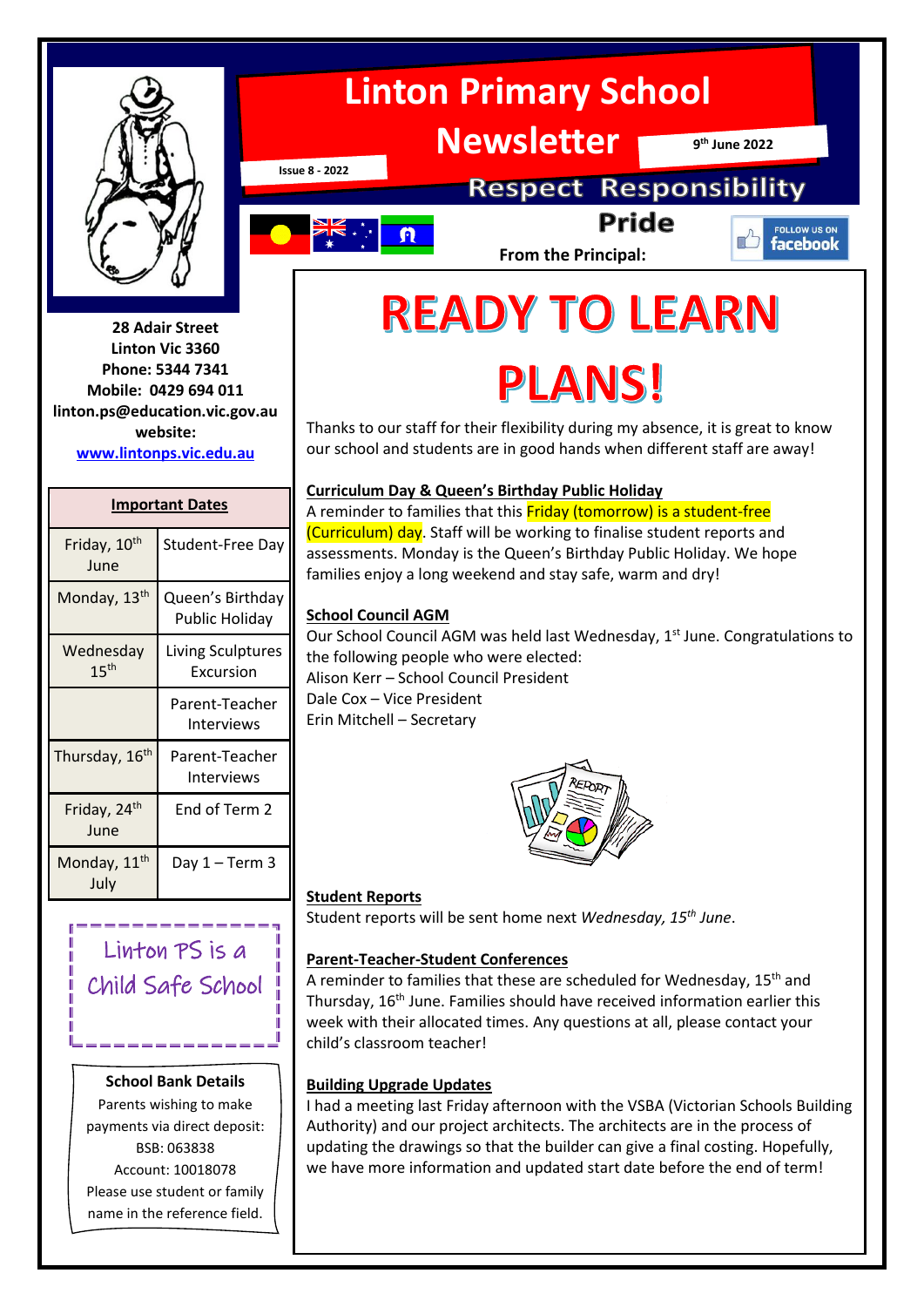#### **Breakfast Club**

Breakfast Club will continue from Friday, 17<sup>th</sup> June @ 8:30 am with Janenne. All students are welcome  $\odot$ 

#### **Local Excursion**

Our students have been invited to be part of the local '[Living Sculptures](https://www.goldenplains.vic.gov.au/news/reimagine-public-art-linton)' work taking place at Edinburgh Reserve. Students and staff will be walking down to the Reserve on Wednesday, 15<sup>th</sup> June. They will be eating lunch, before spending time dreaming up and imagining what the living sculptures might be like. We will then walk to the Craft Room at the Shire Offices to draw and write about ideas for the project. Thanks to the artists - Kait and Forest for involving the school!

#### **School Timetable**

Your child may have mentioned recent timetable changes during the school day. Due to a range of factors, staff have been trialling several different timetables to give students the chance to do their very best learning during the school day. We are really hoping to make changes, so that we have a timetable that allows for consistent routines that benefits both student learning and wellbeing. Students will continue to be asked their opinion, to ensure they have a voice in the decisions as well! We are also seeking feedback from parents regarding these changes and would really appreciate everyone filling out this [quick survey.](https://forms.gle/Eq7Df5VJJgLhxcZ67)

#### **Out of School Hours Care (OSHC)**

As a school, we are investigating if our School Community would benefit from the establishment of an Out of School Hours care program. Such a program could potentially provide before school care, after school care and school holiday programs. We have added a section to our School Timetable survey above and would appreciate any feedback!

#### **Winter Clothing**

The weather continues to be very cold and wet! Please make sure students have appropriate clothing to play in the cold, wet weather conditions – we know that they really love getting outside, being active and social during break times. Students may like to bring a waterproof coat and beanie to make sure they are warm and dry outside.

#### **Principal Conference**

Last Monday and Tuesday, I attended the state Principal Conference in Melbourne. It was great to catch up with colleagues in person. The theme of the conference was 'Stronger Together: every student, every school'. A key

message was how as an education system in Victoria we need to do our very best to make sure every student has a great day, every day. A big focus was on teaching and learning, but also student wellbeing.

#### **Prospective Family School Tours**

If there are any families interested, we welcome you to come along and see our beautiful school.

Personal tours for prospective families are available by appointment and can be made by calling or emailing the school (5344 7341 [/ linton.ps@education.vic.gov.au\)](mailto:linton.ps@education.vic.gov.au).

#### **Staff emails**

Miss S. – [kirsty.sizeland@education.vic.gov.au](mailto:kirsty.sizeland@education.vic.gov.au) Miss Mitchell – [erin.mitchell@education.vic.gov.au](mailto:erin.mitchell@education.vic.gov.au) Mr Robinson – [stuart.robinson@education.vic.gov.au](mailto:stuart.robinson@education.vic.gov.au) School email – [linton.ps@education.vic.gov.au](mailto:linton.ps@education.vic.gov.au)















support!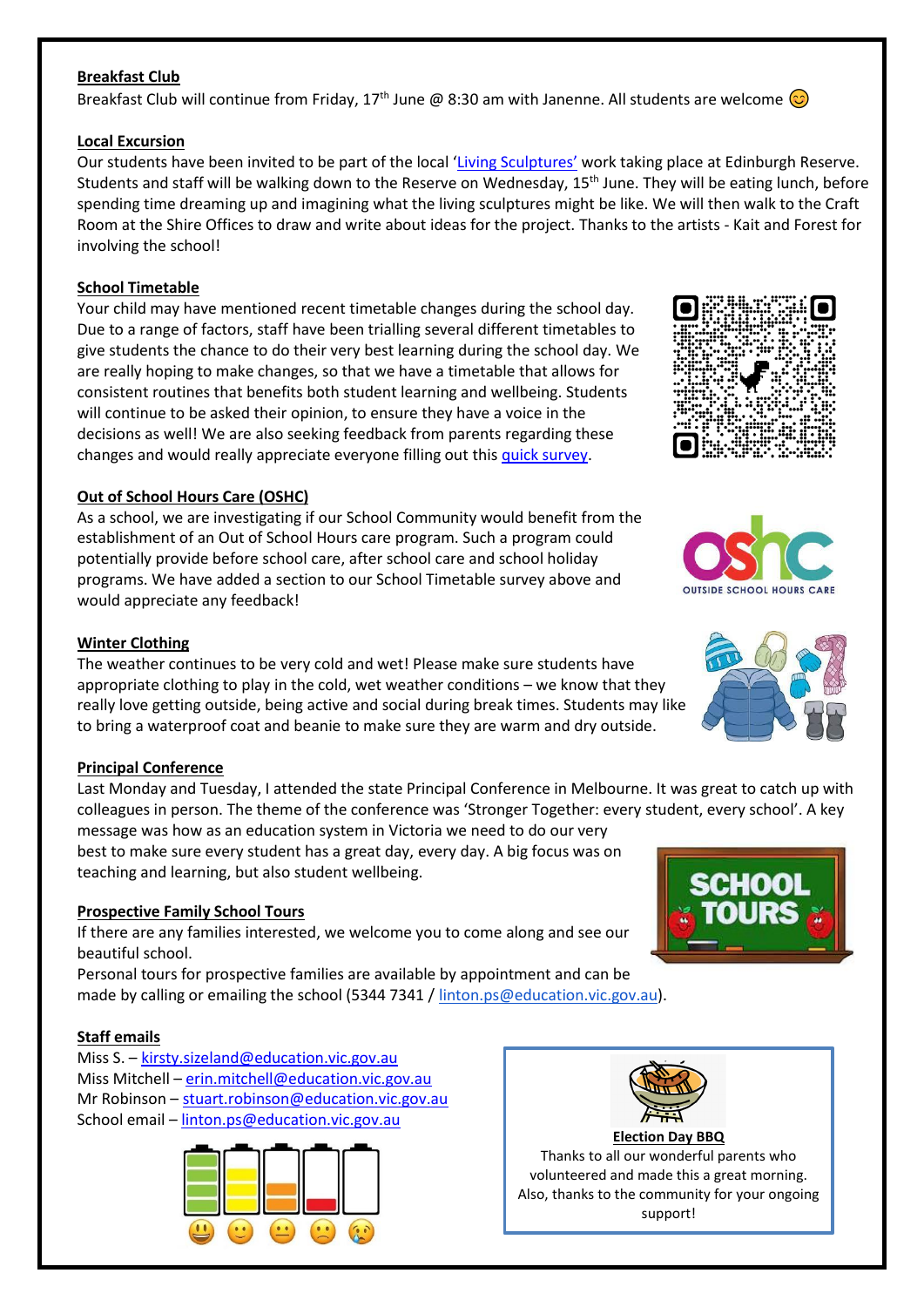#### **Appreciation**

I appreciate being back at school this week after being unwell, it is so nice to see the smiling students!

As always if you have any issues or questions, please do not hesitate to contact the school, myself personally or your child's classroom teacher.

Have a great week and stay safe!

Stuart Robinson (C) Acting Principal



### One-Liners!

# F-6: Students have been working hard to develop their ready to learn plans this week. We have discussed what we might look and feel like if we are not ready-to-learn and what coping tools we could use to help refocus ourselves  $\odot$